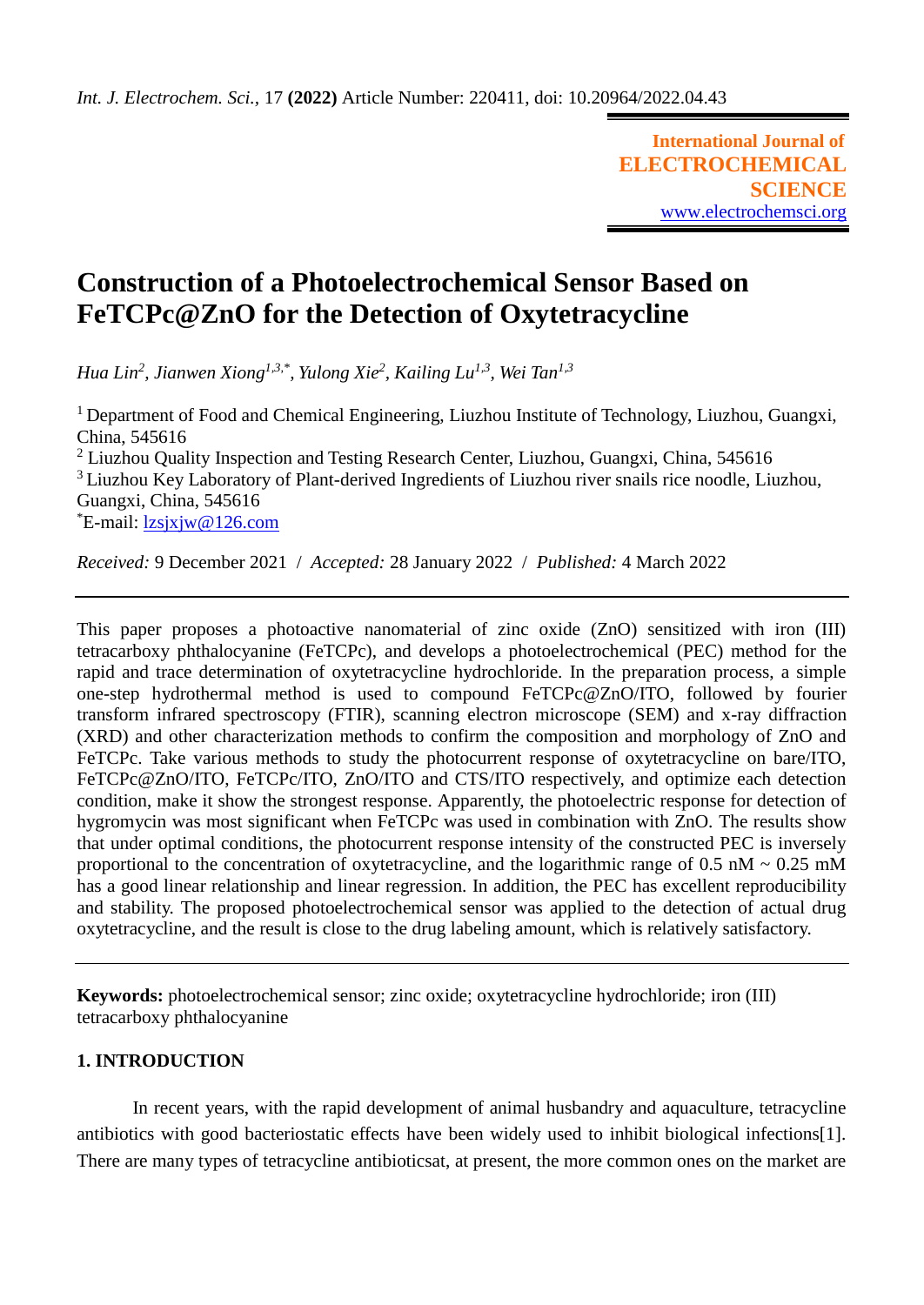oxytetracycline, chlortetracycline, and tetracycline, among them, oxytetracycline has a wide range of uses, which has become the largest tetracycline antibiotic in each country, and it has a rising trend year by year [2]. Oxytetracycline (OTC), also known as Geotrichum, is a tetracycline broad-spectrum antibiotic metabolized by Streptomyces rimosus and is a fast bacteriostatic agent [3]. This product has a strong inhibitory effect on infections caused by gram-positive bacteria and gram-negative bacteria [4]. In addition, OTC is also a growth promoter, adding OTC to the feed can increase the survival rate of seedlings, reduce the cost of the growth cycle, and can achieve the effect of inhibiting fungi and enhance the disease resistance and adaptability of livestock [5], has a good control effect on livestock and poultry diseases, so OTC is often used in large quantities in livestock feed additives. However, OTC cannot be completely absorbed by organisms, and a large part of it will be excreted by organisms, which will pollute water and soil [6,7]. At present, people's abuse or irregular use of OTC has had a potential impact on food safety. If food with OTC residues is consumed for a long time, it may cause a large amount of OTC to accumulate in the body, thereby causing damage to the organism and causing toxic effects [7]. Furthermore, the residue of OTC may also cause microorganisms to produce various resistance genes, thereby enhancing their drug resistance [8], therefore, it is an indispensable measure to detect and monitor the content of OTC in food and drugs.

At present, there are many detection methods for OTC, such as fluorescence-based biosenso [9], enzyme-linked immunosorbent assay [10], high performance liquid chromatography [11], liquid chromatography-mass spectrometry [12], and so on. These analytical methods have their own advantages, but they generally have problems such as complicated sample preparation, high instrument operation cost, and long time-consuming. Therefore, finding a more convenient and low-cost method has become a current research hotspot.

Photoelectrochemical (PEC) [13,14] analysis method is a new detection method developed by combining the advantages of both electrochemical and photochemical analysis techniques. Because of its simple operation, low background signal, high sensitivity, and easy miniaturization, it has great development potential in the future [13–16]. Under the irradiation of light, the light is absorbed by the photosensitive material, and the electrons in the material are excited by the energy to produce charge transfer, which is reflected in the conversion of light energy, electrical energy and chemical energy [17–19]. PEC sensor occupies an extremely important position in environmental detection, food safety monitoring, and so on [20]. Therefore, this paper uses a PEC sensor to detect OTC, and this method is simple, fast, convenient, with wide detection limits and high accuracy.

For the preparation of PEC sensors, it is very important to select photoelectrically active materials. For example, quantum dots [21,22], semiconductor materials [23,24], conductive polymers and other substances are currently ideal materials for constructing PEC sensors[25,26]. Metal phthalocyanine compound is a kind of organic semiconductor material with good electrocatalysis and photoelectric performance [27,28]. Carbon nanomaterials such as graphene, carbon nanotubes were often used as electrode material for electrochemical sensing [29–31]. Phthalocyanine and graphene oxide covalent compound can be widely used in electrochemical sensing, owing to the synergistic effect with highly conductive sensing element, highly surface area and adsorption capacity [15,26]. Zinc oxide (ZnO), with stable physical and chemical properties, good magnetic, electrical, optical and other properties, is a new wide band gap semiconductor oxide material (Eg=3.37 eV at room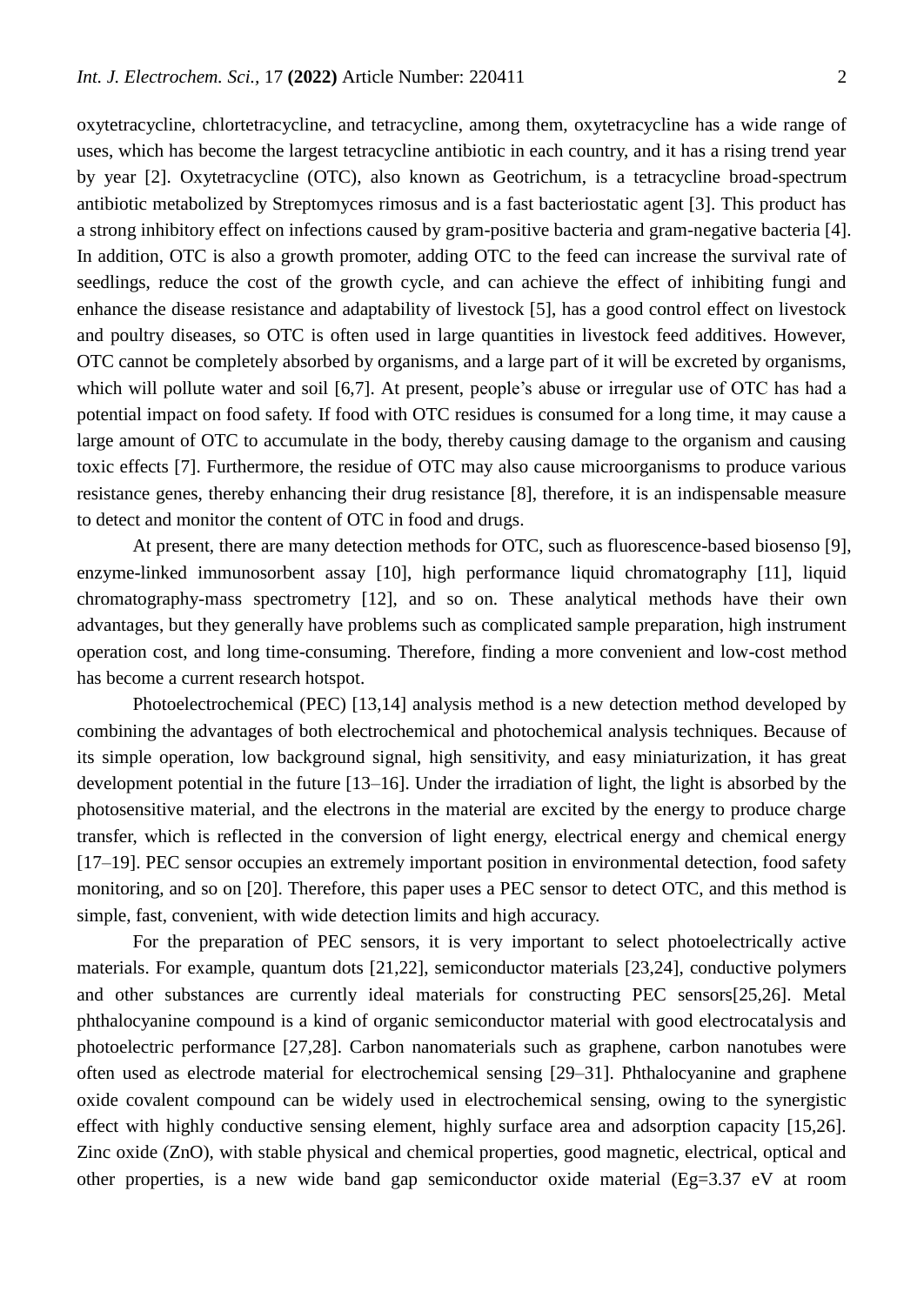temperature), compared with other wide band gap semiconductors, its exciton binding energy can be as high as 60 meV [32,33]. And zinc oxide raw materials are easily available, so it has huge development prospects. However, the recombination probability of photogenerated electron-hole pairs generated by zinc oxide after excitation is relatively large, which greatly limits the application of zinc oxide in PEC sensors [34,35]. However, under the action of FeTCPc, the zinc oxide particles have a hollow structure. The results show that FeTCPc as a structural modifier greatly promotes the photoelectric properties of zinc oxide.

In this study, we synthesized and used soluble iron (III) tetracarboxy phthalocyanine to sensitize zinc oxide by doping to prepare FeTCPc@ZnO nanocomposite material, and modified it on the ITO glass conductive electrode to construct a new type of PEC sensor for detecting OTC hydrochloride. The constructed PEC sensor has low detection limit and good stability, which can be applied to actual detection.

#### **2. EXPERIMENTAL SECTION**

#### *2.1. Reagents and instruments.*

The methanol and acetone used in this experiment were purchased from Chengdu Kelong Chemical Co., Ltd., diethylene glycol was obtained from Tianjin Guangfu Fine Chemical Research Institute, and phosphoric acid and boric acid were obtained from Taicang Lu Test Agent Co., Ltd. and Tianjin Bodi respectively. Zinc acetylacetonate and ethanol were supplied by Macleans and Sinopharm Chemical Reagent Co., Ltd. The water used in the experiments is double distilled unless otherwise stated.

The materials have been characterized by Fourier infrared (FTIR, Spectrum 65, USA), scanning electron microscopy (SEM, ZEISS, Japan), and X-ray diffraction (XRD, BrukerD8 advanced, Germany). The photoelectrochemical measurements have been performed using CHI760E electrochemical workstation (Tsinghua Instruments Co., Ltd., Shanghai, China).

#### *2.2 Preparation of FeTCPc@ZnO and monomer ZnO*

According to previous references [28], a simple one-step hydrothermal method was used to synthesize iron (III) tetracarboxy phthalocyanine (FeTCPc), which was further combined with zinc oxide (ZnO) nanoparticles to obtain FeTCPc@ZnO. Accurately weigh 0.5 g of FeTCPc solid, grind it evenly in a mortar, and then dissolve it in 100 mL of ethanol/diethylene glycol (the volume ratio is 1:1) mixed solution, 5.0 g of zinc acetylacetonate solid was added to the mixed solution. After 30 min of magnetic stirring until the mixture was fully mixed, it was transferred to a 100 mL autoclave lined with polytetrafluoroethylene. The autoclave was placed in a vacuum drying box at 150°C for a hydrothermal reaction for 18 h. After the reaction, the product was centrifuged and washed twice with absolute ethanol. The obtained solid was dried in vacuum drying box drying oven for 24 h, and finally a blue FeTCPc@ZnO nanocomposite was obtained. ZnO nanoparticles were synthesized by the same method without adding FeTCPc.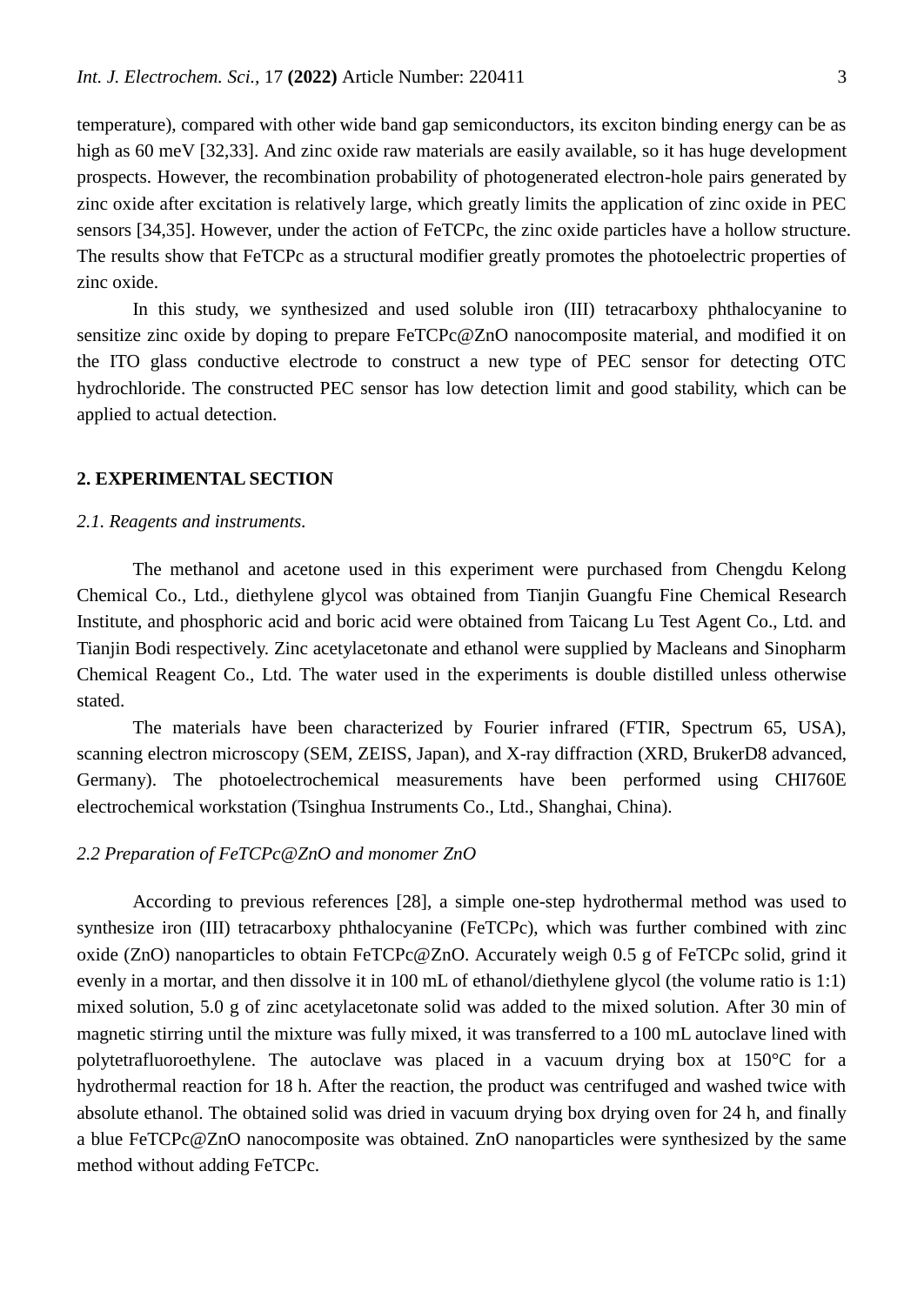## *2.3 Preparation of working electrode*

The ITO glass working electrode was ultrasonically cleaned in acetone, absolute ethanol and water for 20 min, and then dried under infrared light for standby.

The 4.0 mg FeTCPc@ZnO nanocomposite was ultrasonically dispersed into 1 mL water to obtain 4.0 mg/mL modified solution. Then 30 μL FeTCPc@ZnO modified liquid was transfer to the conductive surface of ITO glass, and dry under infrared light. In order to prevent the material from falling off, 2 μL of 1% chitosan solution (CTS) was dropped evenly on the surface of the formed light blue film, and let it dry naturally at room temperature, waiting for later use. For comparison, FeTCPc/ITO, ZnO/ITO, CTS/ITO and bare/ITO were prepared in the same way.

#### *2.4 Pretreatment of actual samples*

10 OTC tablets were fully ground to powder, and then the mass of 1 tablet was weighed and dissolved in water, ultrasonicated for 5 min to make it completely dissolved, and finally fixed to 250 mL volumetric flask, waiting for use.

### *2.5 Detection of OTC*

BBS (borax and boric acid) with a concentration of 0.1 M was used as the supporting electrolyte, the Ag/AgCl electrode and the platinum wire electrode were the reference electrode and the auxiliary electrode, respectively, and FeTCPc@ZnO/ITO was the working electrode to form threeelectrode system. The excitation light source selects an ultraviolet filter, the time-current method (i-t) was used as the detection method, and the concentration of the OTC standard solution of the substance to be tested is 0.5 μM. Setting parameters: the bias voltage is 0 V, and the illumination time is 20 s. All experiments were carried out at room temperature.

#### **3. RESULTS AND DISCUSSION**

## *3.1 Morphology and spectral characterization*

Fig.1 (A, B, C and D) are the SEM images of ZnO and FeTCPc@ZnO. The successful preparation of FeTCPc@ZnO nanocomposites was confirmed by the observation of ZnO particles attached to FeTCPc in the upper part of the composite under the microscope in Fig.1 (C, D), and the rounded spherical shape of ZnO particles morphology. From the SEM images in Fig.2 (A, B), it can be seen that the morphology of pure ZnO nanoparticles is spherical and aggregated [28].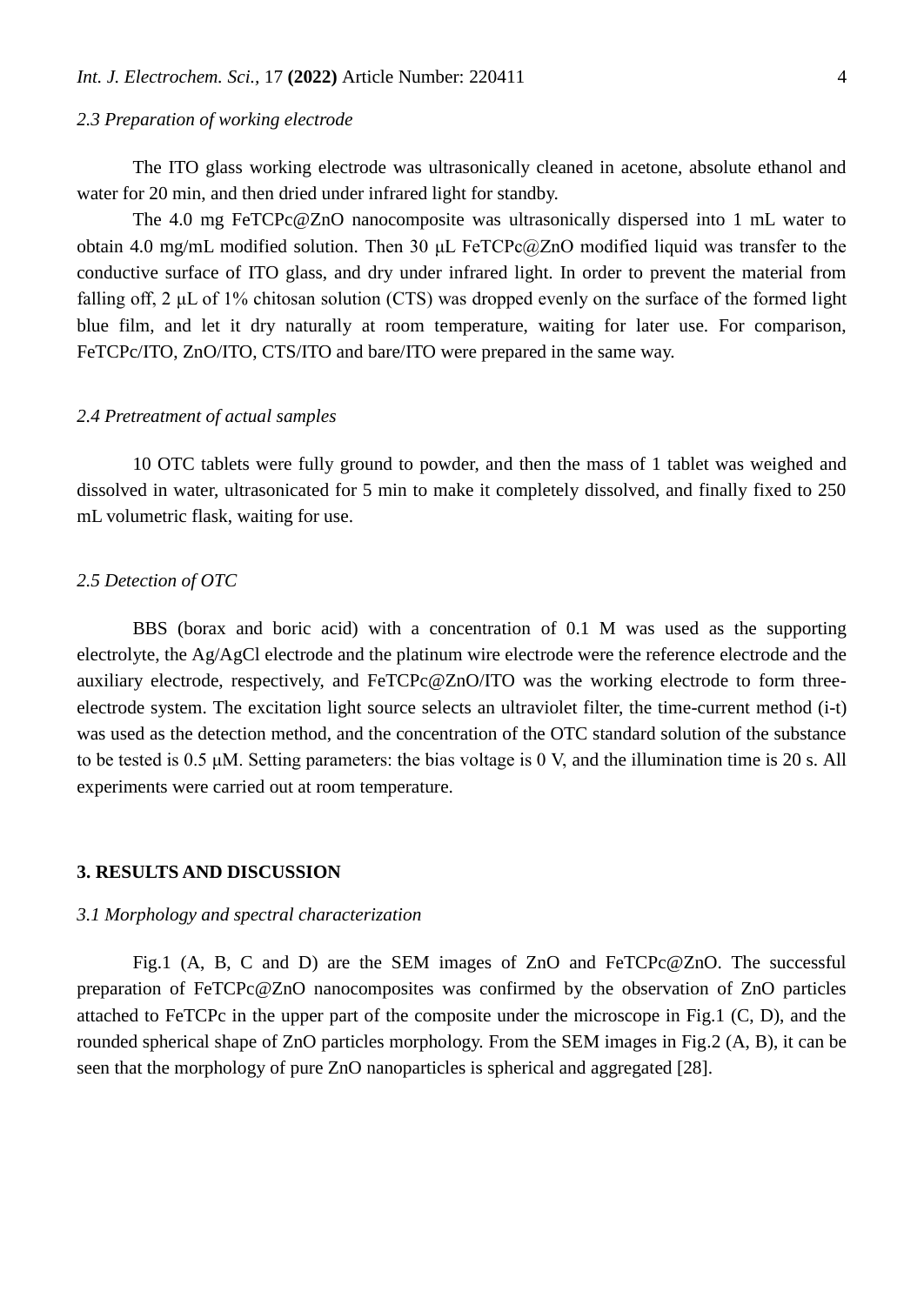

**Figure 1.** SEM images of (A, B) ZnO and (C, D) FeTCPc@ZnO, (E) FTIR and (F) XRD of FeTCPc, FeTCPc@ZnO, and ZnO;

The infrared spectrum information of FeTCPc, FeTCPc@ZnO, and ZnO are included in the Fig.1 (E). The FTIR of FeTCPc shows an absorption peak near 3133 cm<sup>-1</sup> that is characteristic of the -COOH, indicating the existence of characteristic structure of -COOH [36]. The peaks were observed near 1251 cm<sup>-1</sup>, 942 cm<sup>-1</sup> and 792 cm<sup>-1</sup> are the structure of the phthalocyanine macrocyclic skeleton. 2318 cm<sup>-1</sup> is the stretching vibration absorption peak of  $-C=N$ , 1715 cm<sup>-1</sup> is the characteristic absorption peak of -C=O stretching vibration [37], and 1331 cm<sup>-1</sup> is the stretching vibration peak of the carboxylic acid group -CO-,  $1089 \text{ cm}^{-1}$  is the C-H stretching vibration absorption peak on the phthalocyanine macrocycle, and  $739 \text{ cm}^{-1}$  is the absorption vibration peak of the substituted benzene ring [37]. For ZnO, the strong absorption peak at 539 cm<sup>-1</sup> is the characteristic absorption peak of zinc oxide [28]. It can be seen that there is an absorption peak near  $3423 \text{ cm}^{-1}$ , which is the absorption peak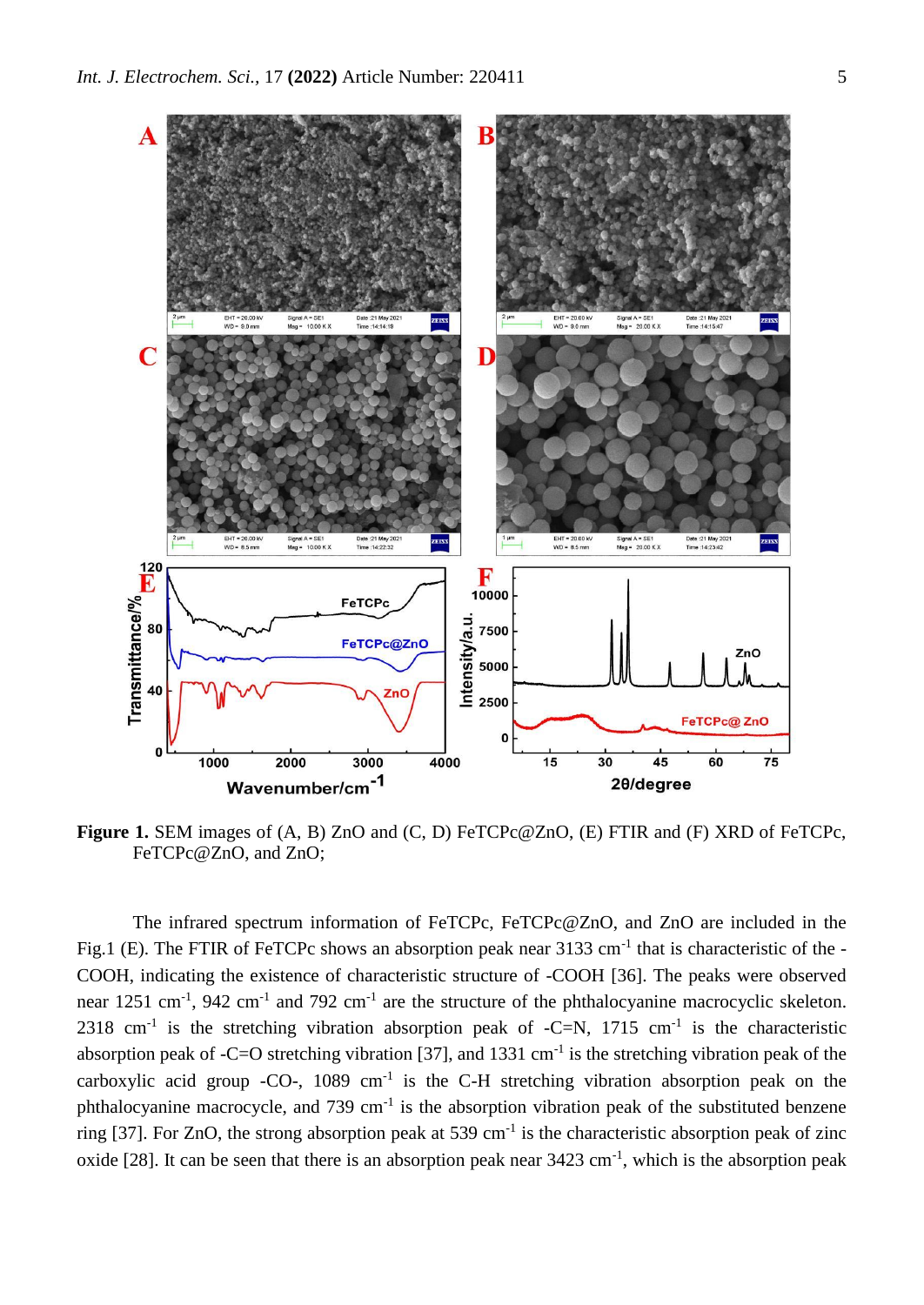of -OH [38]. It may be because the sample itself contains crystal water or the sample absorbs moisture, or the pre-dried potassium bromide is not sufficiently dried or absorbs moisture and contains moisture. Compared with the FTIR of FeTCPc and ZnO, it can be seen that the absorption peak is weakened and the red shift occurs, indicating FeTCPc and ZnO were successfully doped, confirming the successful preparation of the composite. In addition, the strong absorption peak observed at the vicinity of 3400 cm<sup>-1</sup> of the composite may be derived from the absorption peak of water, which indicates that the composite may not be sufficiently dried or contain crystal water. The above data are similar to the results presented in references, which verifies that FeTCPc has been successfully prepared.

Fig.1 (F) is the image of the XRD test performed on ZnO and FeTCPc@ZnO. It can be seen from the figure that the characteristic diffraction peaks of pure ZnO are 31.8, 34.4, 36.3, 47.5, 56.6, 62.9, 66.6, 68.1 and 69.2, indicating the formation of wurtzite structure ZnO with high grain size [28]. For FeTCPc@ZnO composite materials, after sensitizing with FeTCPc, no obvious peaks are observed at the peak positions of FeTCPc and ZnO. The possible reason is that the crystallinity of the composite material is not strong.

#### *3.2 Electrochemical impedance analysis*

In this experiment, five ITO glass conductive electrodes were prepared as working electrodes, namely FeTCPc@ZnO/ITO, FeTCPc/ITO, ZnO/ITO, CTS/ITO and bare/ITO, based on electrochemical impedance technology (EIS) to evaluate the conductivity of these five modified electrodes. The electron transfer ability was studied in 5 mM  $[Fe(CN)<sub>6</sub>]$ <sup>3-/4-</sup> solution containing 0.1 M KCl. The electrochemical impedance spectrum is shown in Fig.2 (A). Each curve is composed of a semicircle in the high-frequency area at the front end and an oblique line in the low-frequency area at the tail. The high-frequency area represents the electron transfer process [29]. In Fig.2 (A), the order of the resistance of each electrode is:  $FercPc/ITO \leq FercPc@ZnO/ITO \leq CTS/ITO \leq bare/ITO \leq$ ZnO/ITO. The largest semi-circle diameter is ZnO/ITO, which means that the resistance of ZnO material is large and its charge transfer rate is low. It can be clearly seen that the bare/ITO and the CTS/ITO are almost overlapped, indicating that the conductivity of the two is close, and the conductivity is only better than that of the semiconductor ZnO. The semicircular part of FeTCPc is the smallest, which means that the electron transfer resistance of all materials is the smallest. When FeTCPc is compounded with ZnO, it is second only to the conductivity of FeTCPc, and the conductivity is quite excellent compared with the monomer ZnO, indicating that the modification of FeTCPc is successful.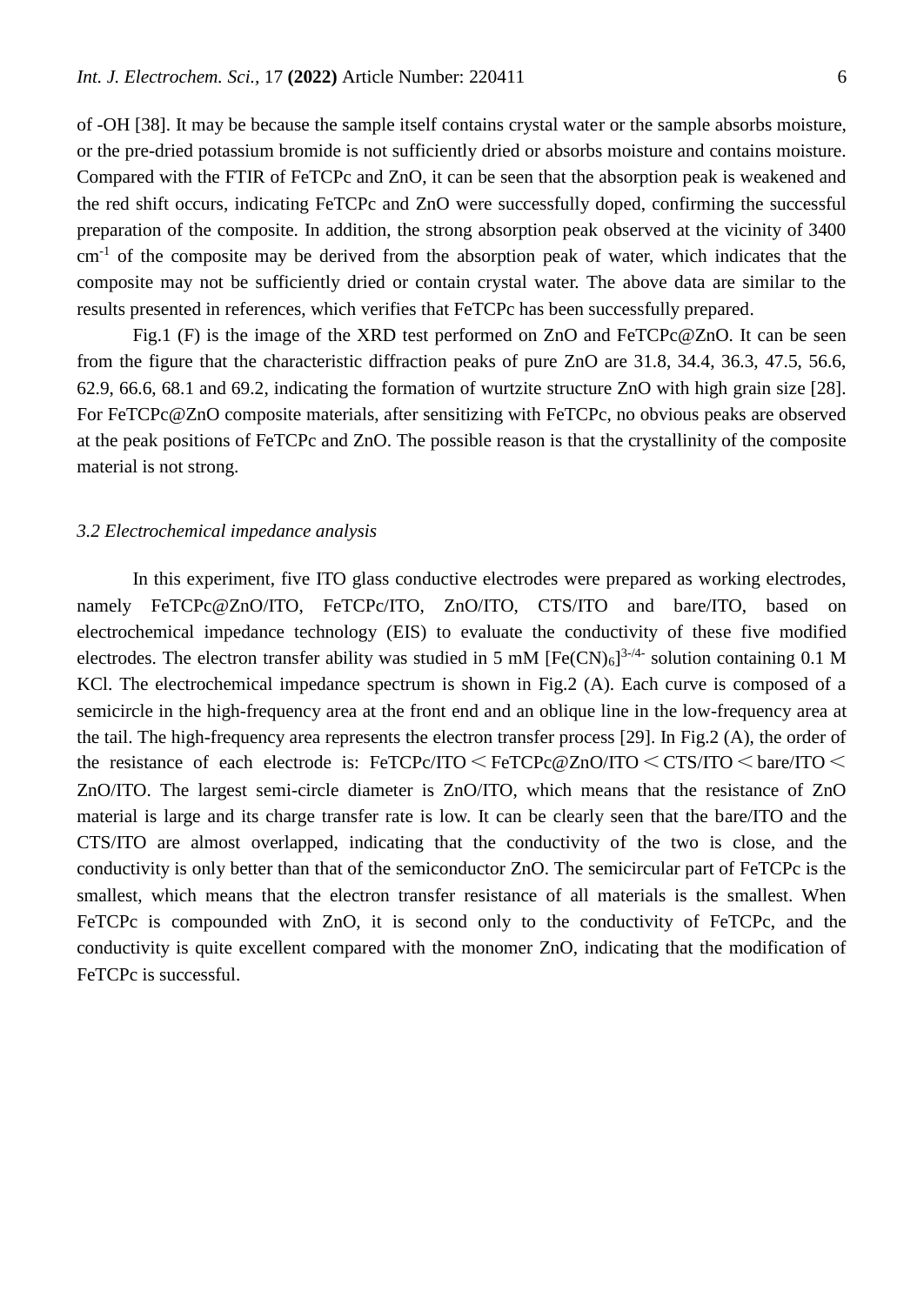

**Figure 2.** EIS spectra of different electrodes(A) and i-t curve graph(B)

## *3.3 PEC characterization of different modified electrodes*

Under the irradiation of ultraviolet light, the photoelectric response of FeTCPc@ZnO/ITO, FeTCPc/ITO, ZnO/ITO, CTS/ITO and bare/ITO were studied in BBS solution (pH=8.0). As shown in Fig.2 (B), FeTCPc/ITO, bare/ITO and CTS/ITO in the blank electrolyte solution and 0.5 μM OTC showed no significant changes in the photocurrent. Compared with the blank electrolyte solution, the photocurrent of FeTCPc@ZnO/ITO in 0.5 μM OTC dropped sharply, and both were much larger than ZnO/ITO. The reason for this phenomenon may be that when OTC was added, the active sites on the modified electrode were occupied by it, which hinders the transport of photoelectrons, which is ultimately expressed as a significant reduction in photocurrent. This result also shows that the sensor was successfully prepared. Therefore, it is feasible to use FeTCPc@ZnO composite material to modify ITO conductive glass electrode to detect OTC.

### *3.4 Optimization of experimental conditions*

In order to obtain the best detection sensitivity of OTC and PEC signal intensity, the concentration, coating amount, electrolyte solution and pH of FeTCPc@ZnO modification solution were optimized. Fig.3 (A) shows the effect of FeTCPc@ZnO concentration on PEC response. It can be observed from Fig.3 (A) that the PEC sensor has the greatest response to OTC when the concentration of FeTCPc@ZnO is 4.0 mg/mL. When the concentration of FeTCPc@ZnO increases, the PEC current response decreases due to the saturation of the FeTCPc@ZnO composite on the surface of the glass conductive electrode. It can be concluded that the optimal concentration of the prepared FeTCPc@ZnO modification solution is 4.0 mg/mL. Fig.3 (B) is to investigate the effect of FeTCPc@ZnO coating amount on PEC response. It can be observed from Fig.3 (B) that when the coating amount of FeTCPc@ZnO is 30 µL, the PEC sensor has the greatest response to OTC. An increase in the amount of modification will result in a decrease in the photocurrent value. This may be due to the excessive thickness of the FeTCPc@ZnO film on the electrode surface, which hinders the transfer of electrons, thereby reducing the photocurrent; and a small amount of FeTCPc@ZnO cannot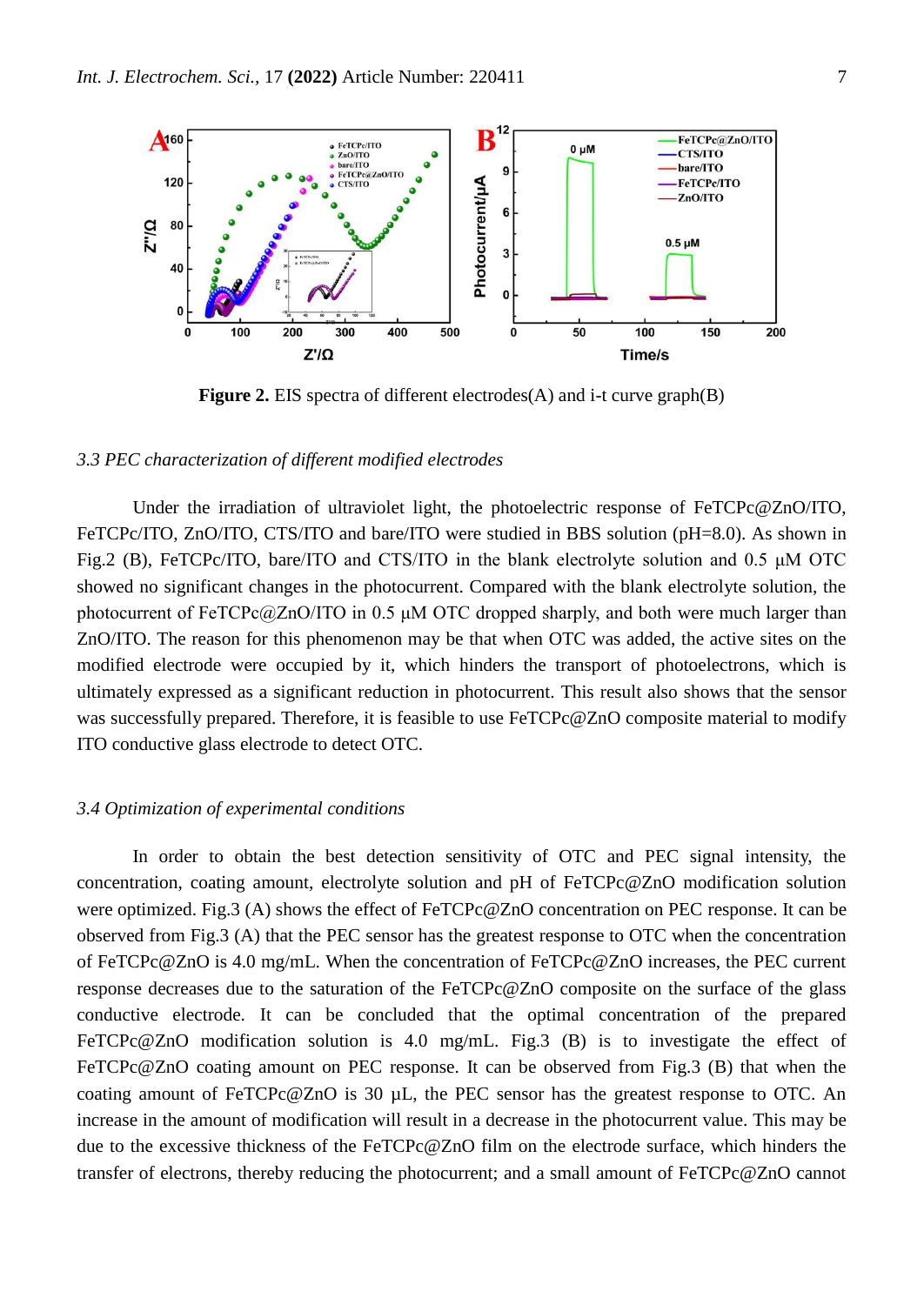meet the needs of the photoelectrocatalytic process, so the photocurrent is smaller when there is less modification. In Fig.3 (C) shows the detected photocurrent signal of FeTCPc@ZnO/ITO in different electrolyte solutions (PBS, BBS, B-R, MBS, HAc-NaAc, pH=7), the photoelectric response of OTC detected in the BBS electrolyte solution is the largest and the effect is the best.



Figure 3. The influence of different concentration (A), modification amount (B), buffer solution (C), pH (D and E) on photocurrent

In addition, the influence of the pH  $(6.0, 7.0, 8.0, 9.0, 10.0, 11.0)$  of the BBS electrolyte solution on the photocurrent intensity of the PEC sensor was also studied. It can be seen from Fig.3 (D)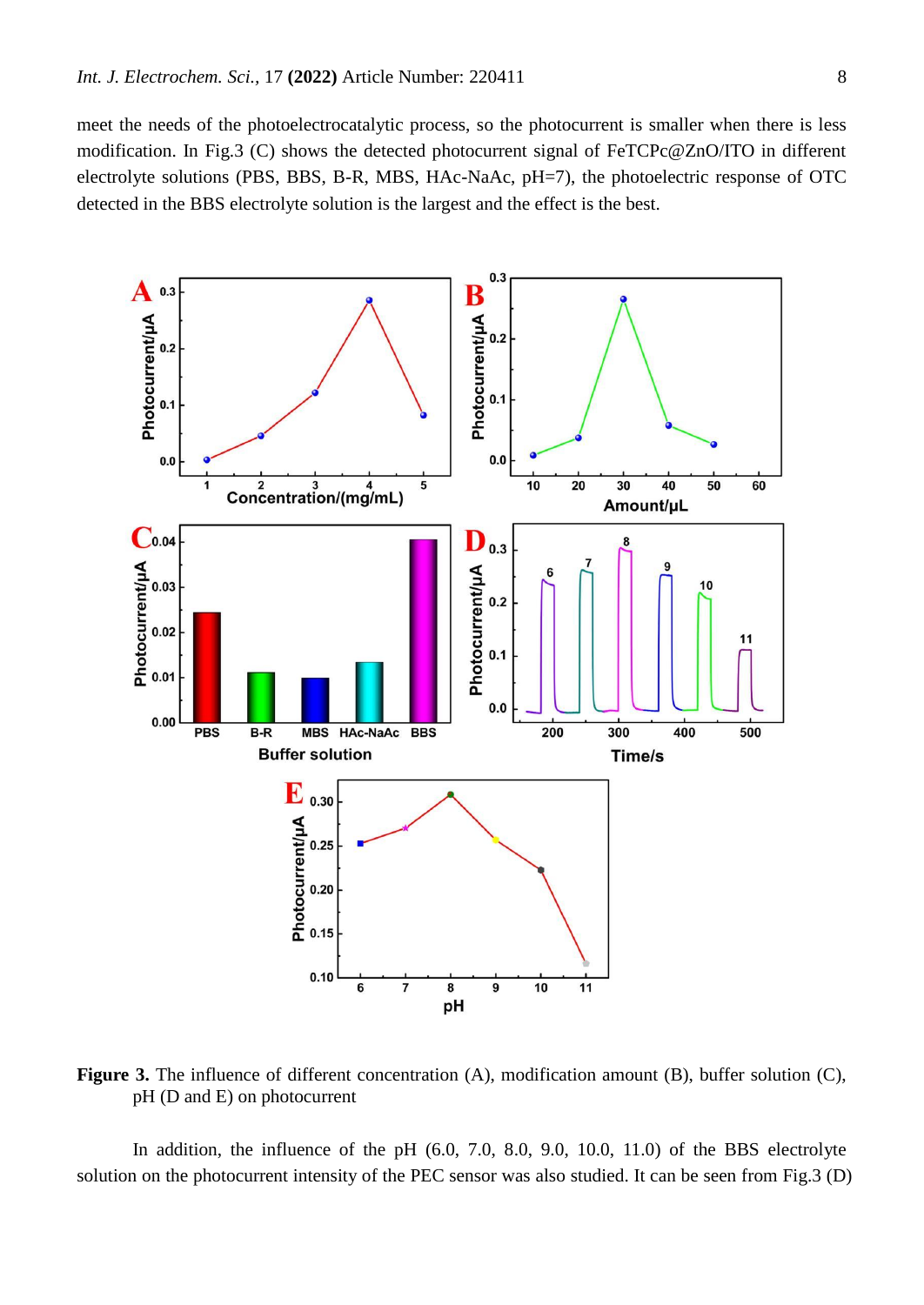that when the pH is in the range of  $6.0 \sim 8.0$ , the photocurrent response intensity increases with the increase of pH; however, when the pH is in the range of  $8.0 \sim 10.0$ , the intensity of PEC response decreases with increasing pH. To sum up, in this experiment, in the BBS electrolyte solution with pH 8.0, FeTCPc@ZnO with a modification solution concentration of 4.0 mg/mL was used to coat 30 µL on the ITO glass conductive electrode for subsequent experiments.

## *3.5 Detection performance of PEC sensor for OTC*

Under the optimal conditions, BBS electrolyte solution with pH 8.0 and 4 mg/mL FeTCPc@ZnO with a coating amount of 30 µL, PEC detection was performed on a series of concentrations of OTC. As the concentration of OTC increases, the photocurrent response of FeTCPc@ZnO/ITO decreases, that is, the photocurrent response of the PEC sensor detecting OTC is inversely proportional to its concentration. In the range of  $0.5$  nM  $\sim 0.25$  mM, the photocurrent response of the PEC sensor detecting OTC shows a good linear relationship with the logarithm of its concentration, as shown in Fig.4 (A, B), the linear regression equation is  $I(A)=1.58\times10^{-7}lgC$  $2.35\times10^{-7}$ , r=0.9907, and the limit of detection (LOD) is 0.251 nM(3s/k). The PEC sensor constructed in this paper has a wide linear range, and its detection limit is low. Therefore, the PEC sensor constructed in this experiment can be used for the actual detection of OTC.



**Figure 4.** (A and B) PEC detection series of OTC and its linear relationship

## *3.6 Research on the stability, reproducibility and selectivity of electrodes*

In order to study the stability of the PEC sensor, when the concentration of OTC in the electrolyte solution is 0.5  $\mu$ M. Under the best conditions, the FeTCPc $@ZnO/ITO$  glass conductive electrode is within the measurement range of 25 consecutive times within 1500 s. The results of the experiment are shown in Fig.5 (A), the relative standard deviation (RSD) of the current value is calculated to be 0.58%, the current fluctuation is not obvious, indicating that the stability of the PEC sensor is excellent in the short term. The same method was used to prepare FeTCPc@ZnO/ITO working electrode, and the concentration of 0.5 μM OTC was measured. The test was performed every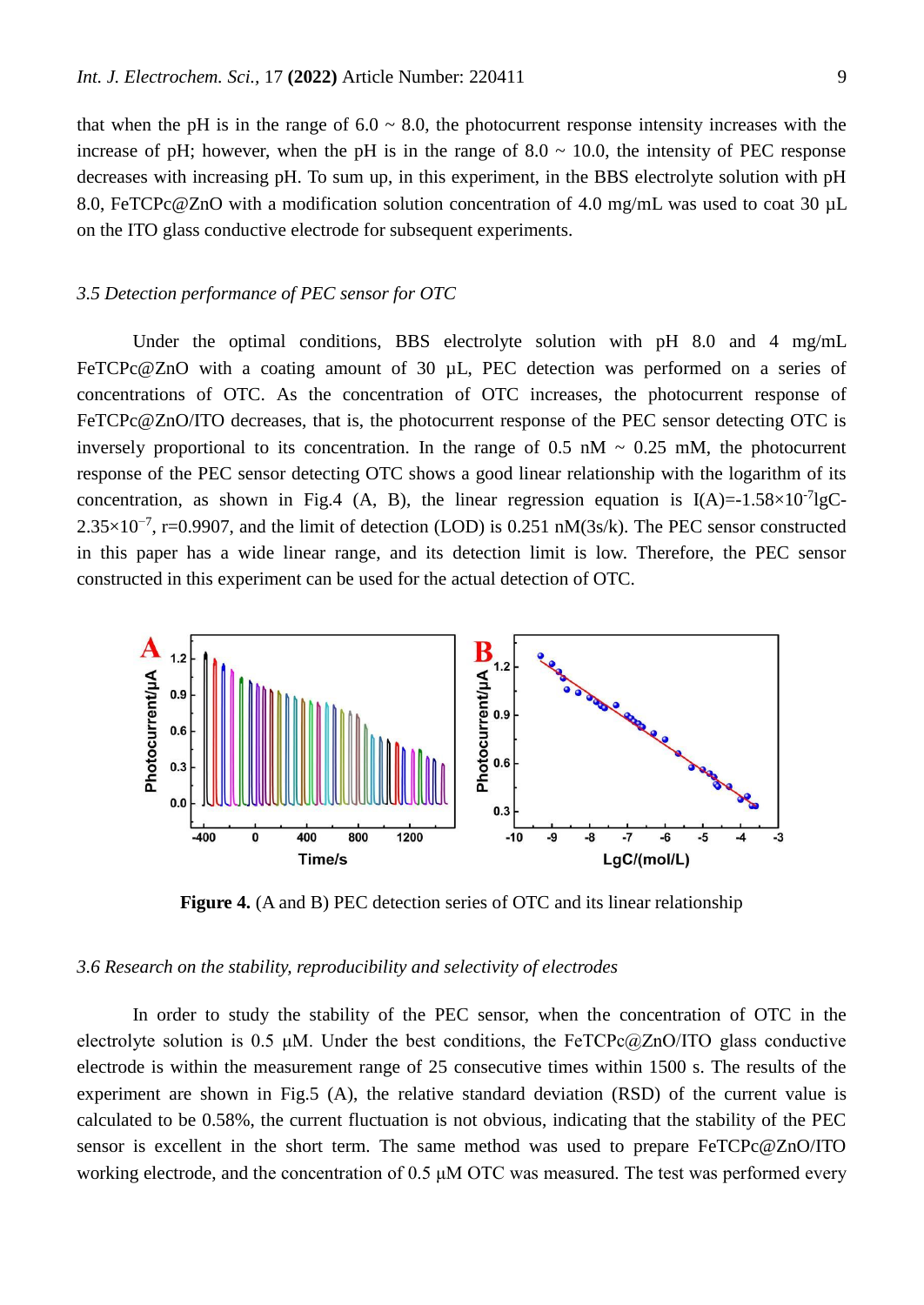three days, continuously for 15 days, and a total of 5 tests to study the long-term stability of the PEC sensor. The result is shown in Fig.5 (B). The photocurrent signal of the prepared working electrode is stable within 15 days, and the RSD is 3.80%, indicating that the prepared FeTCPc@ZnO/ITO has long-term stability.



**Figure 5.** (A)Short-term stability test of FeTCPc@ZnO/ITO, (B)Test the photoelectric response of the same concentration of oxytetracycline hydrochloride within 15 days

In order to study the selectivity of this PEC sensor, the coexisting components of the actual sample and other common ions were selected as interference components in this experiment, under the concentration of 0.5 μM OTC. In addition, 400-fold concentration of acetate ion, L-alanine, L-leucine,  $Mg^{2+}$ ,  $CO_3^{2-}$ ,  $Zn^{2+}$ , Ba<sup>2+</sup>; 150-fold concentration of  $Ca^{2+}$ , Cl<sup>-</sup>, NO<sub>2</sub><sup>-</sup>, K<sup>+</sup>, HCO<sub>3</sub><sup>-</sup>; 100-fold concentration of NO<sub>3</sub><sup>2</sup>, L-threonine, L-valine do not interfere with the photocurrent of 0.5  $\mu$ M OTC (photocurrent change < 5%). These results indicated that FeTCPc@ZnO/ITO has an excellent selectivity for OTC, and it might be applied to determine OTC in real samples.

#### *3.7 Determination of OTC in medicine*

Under the optimal conditions, in order to verify the feasibility of the PEC sensor in the actual sample analysis, the commercially available OTC tablets were tested.

| Sample<br>number | Sample<br>content( $\mu$ M) | Added<br>$(\mu M)$ | Found<br>$(\mu M)$ | Recovery<br>$\frac{9}{6}$ | RSD(%) |
|------------------|-----------------------------|--------------------|--------------------|---------------------------|--------|
|                  | 0.155                       | 5.00               | 5.10               | 98.9                      |        |
| ∍                | 0.0764                      | 2.50               | 2.60               | 100.9                     | 2.3    |
|                  | 0.00382                     | .00                | 0.967              | 96.3                      |        |

**Table 1.** Determination recovery rate of OTC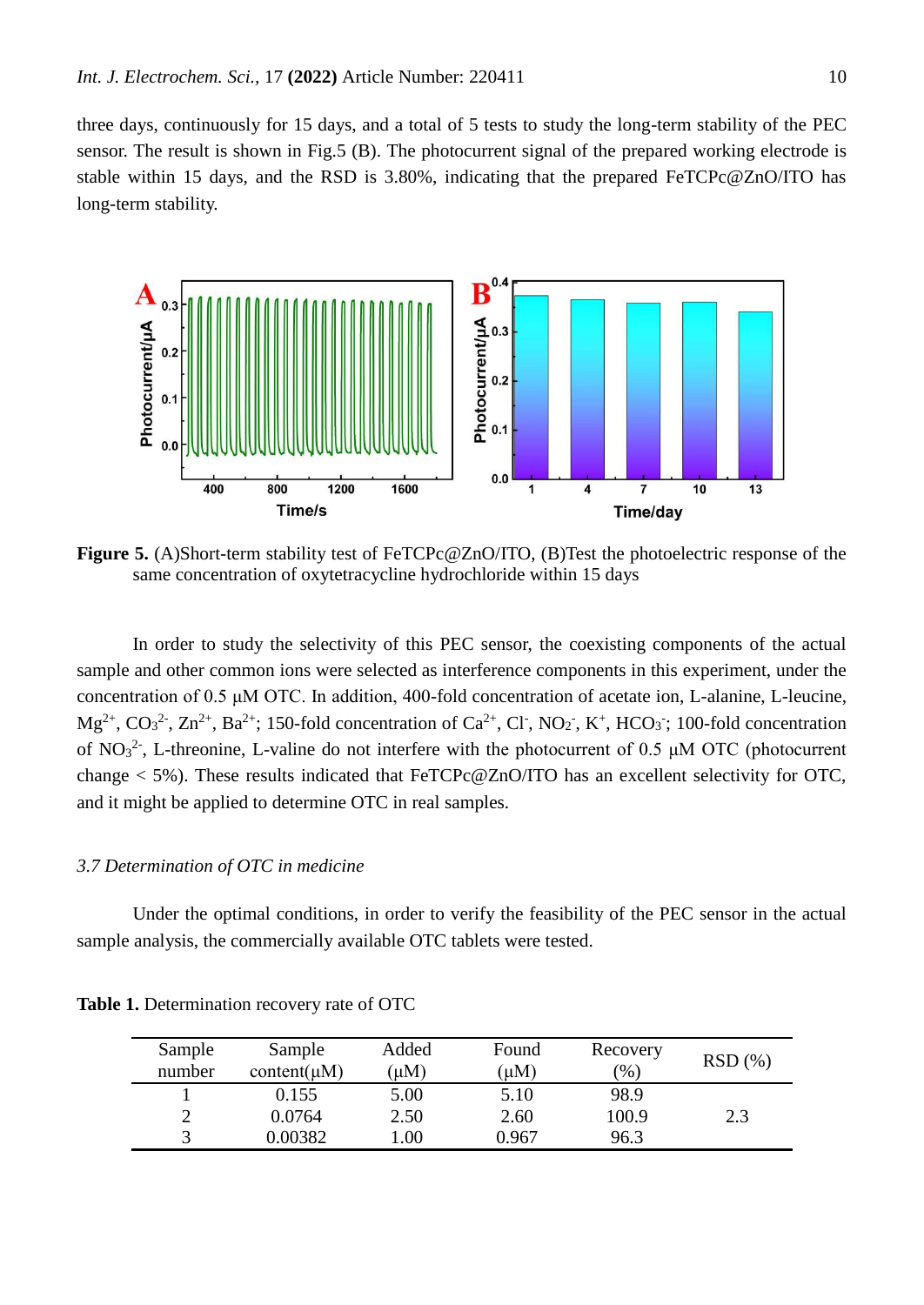The OTC tablets were detected by the standard addition recovery method, and the results obtained are shown in Table 1. The RSD obtained from three repeated tests was 2.7%, and the spiked recovery rates of the sample were 98.9%, 96.3%, and 100.9%. It proves that the PEC sensor has high accuracy and reliability, and can be used in the actual detection of OTC.

## **4. CONCLUSION**

A one-step hydrothermal method was used to synthesize FeTCPc@ZnO, and modify it on the ITO glass conductive electrode to construct a PEC sensor for the detection of OTC. Under the best conditions, OTC shows a good linear relationship in the concentration range of  $0.5 \text{ nM} \sim 0.25 \text{ mM}$ , LOD is 0.251 nM (3s/k). The content of OTC in OTC tablets was determined, and the recovery rate of standard addition was within  $96.3\% \sim 100.9\%$ . Compared with HPLC, this method has the advantages of low cost, simple operation, wide linear range, high sensitivity, and low detection limit. In the future, PEC detection devices based on FeTCPc@ZnO/ITO can be further developed for the detection of other substances in the environment or food.

#### **References**

- 1. X. Li, X. Zhao, Z. Chen, J. Shen, F. Jiang, X. Wang, J. Kang, *J. Environ. Manage.*, 272 (2020) 111115.
- 2. S. Lian, X. Shi, M. Lu, M. Zhang, X. Dong, X. Li, Q. Feng, R. Guo, *Chem. Eng. J.*, 425 (2021) 130499.
- 3. A.M. Dias, F.G. da Silva, A.P. de F. Monteiro, A.D. Pinzón-García, R.D. Sinisterra, M.E. Cortés, *Mater. Sci. Eng. C*, 103 (2019) 109798.
- 4. S. Ramanayaka, B. Sarkar, A.T. Cooray, Y.S. Ok, M. Vithanage, *J. Hazard. Mater.*, 384 (2020) 121301.
- 5. F. Magesa, Y. Wu, S. Dong, Y. Tian, G. Li, J.M. Vianney, J. Buza, J. Liu, Q. He, *Biomolecules*, 10 (2020) 1–13.
- 6. J. Tang, T. Shi, X. Wu, H. Cao, X. Li, R. Hua, F. Tang, Y. Yue, *Chemosphere*, 122 (2015) 154– 161.
- 7. H. Heuer, A. Focks, M. Lamshöft, K. Smalla, M. Matthies, M. Spiteller, *Soil Biol. Biochem.*, 40 (2008) 1892–1900.
- 8. S. Jiao, S. Zheng, D. Yin, L. Wang, L. Chen, *J. Environ. Sci.*, 20 (2008) 806–813.
- 9. A. Ravikumar, P. Panneerselvam, *Analyst*, 144 (2019) 2337–2344.
- 10. Y. Zhang, S. Lu, W. Liu, C. Zhao, R. Xi, *J. Agric. Food Chem.*, 55 (2007) 211–218.
- 11. M.M. Sebaiy, W.S. Hassan, M.E. Elhennawy, *J. Chromatogr. Sci.*, 57 (2019) 724–729.
- 12. L.C. Mass-spectrometry, *Molecules*, 25 (2020) 3265–3279.
- 13. R. Wu, G.C. Fan, L.P. Jiang, J.J. Zhu, *ACS Appl. Mater. Interfaces*, 10 (2018) 4429–4438.
- 14. Y. Xin, Z. Zhang, *Anal. Chem.*, 90 (2018) 1068–1071.
- 15. Y. Zang, J. Lei, H. Ju, *Biosens. Bioelectron.*, 96 (2017) 8–16.
- 16. J. Peng, Q. Huang, Y. Liu, P. Liu, C. Zhang, *Sensors Actuators, B Chem.*, 294 (2019) 157–165.
- 17. X. Ma, C. Wang, F. Wu, Y. Guan, G. Xu, *Top. Curr. Chem.*, 378 (2020) 1–17.
- 18. V. Svitkova, I. Palchetti, *Bioelectrochemistry*, 136 (2020) 107590.
- 19. Z. Qiu, D. Tang, *J. Mater. Chem. B*, 8 (2020) 2541–2561.
- 20. L. Ge, Q. Liu, N. Hao, W. Kun, *J. Mater. Chem. B*, 7 (2019) 7283–7300.
- 21. N. Zhang, Y. Wang, G. Zhao, C. Wang, Y. Li, Y. Zhang, H. Wang, Q. Wei, *Analyst*, 145 (2020) 619–625.